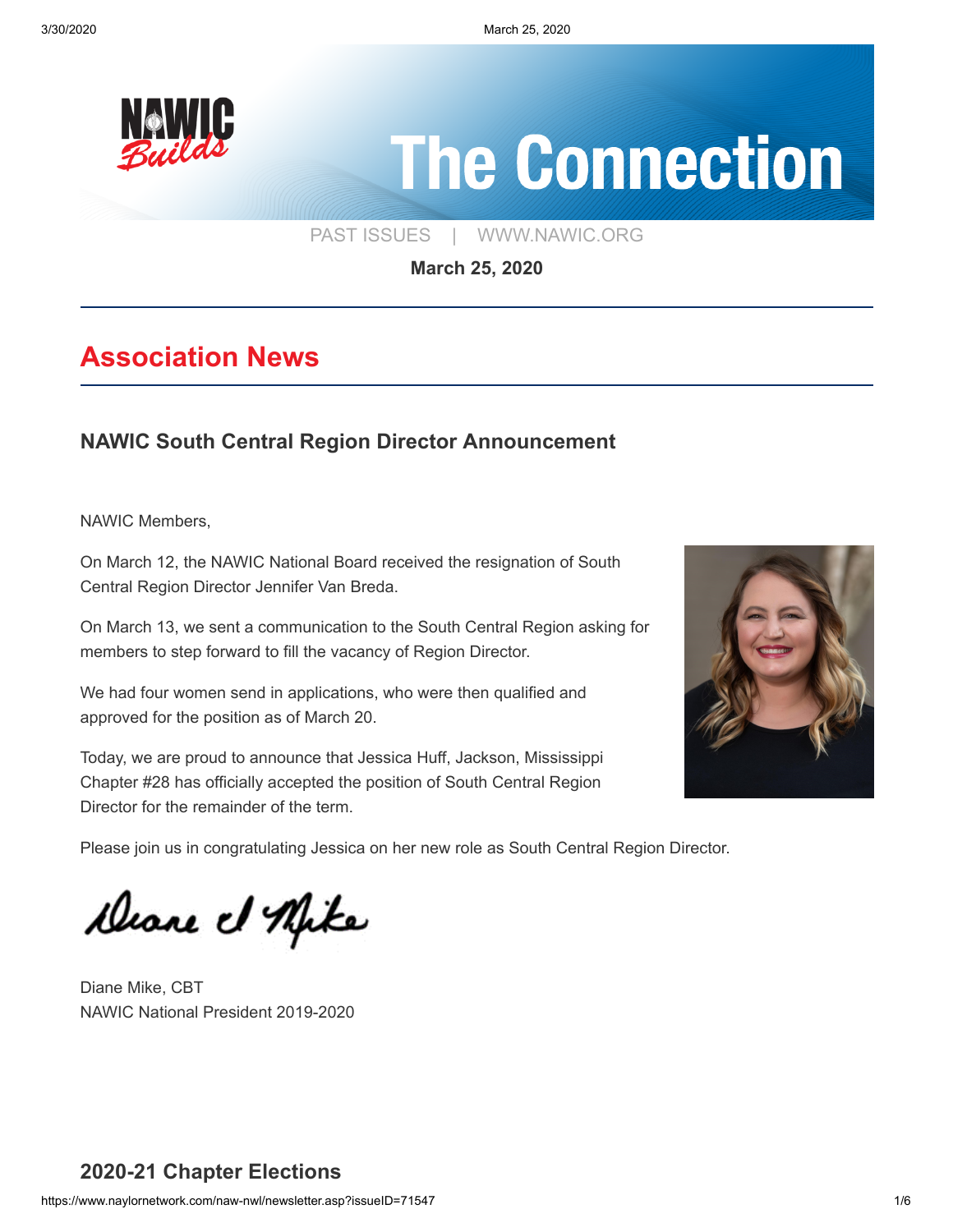3/30/2020 March 25, 2020

Due to the unprecedented circumstances of the COVID-19 situation, NAWIC Chapters should utilize the following procedures for their Chapter Elections for the 2020-21 NAWIC year.

If you have already elected your Nominating Committee, you may skip the first two steps.

1. Election of the member from the sitting Board. Board members should have a conference call. During the conference call, one (1) member from the current Board should be elected to serve on the Nominating Committee.

2. An email from the President of the Chapter should be sent to all voting members of the Chapter asking for volunteers interested in serving on the Nominating Committee. In the email, the members should be reminded that there are two (2) members needed to serve on the Nominating Committee from the General Membership. If more than two (2) members volunteer, the President should schedule a conference call of the voting members of the Chapter. The sole purpose of the call should be the election of the two (2) members to serve on the Nominating Committee. Once a quorum has been established (a roll call), members are asked to vote for no more than two (2) members that have been nominated. A roll call is then taken with the Secretary recording the numbers of votes received per candidate with the two (2) members receiving the highest number of votes being elected. Should there be a tie, the member receiving the lowest number of votes is dropped and another vote is taken.

3. Once the Nominating Committee has been elected, the committee will meet via telephone conference calls and a slate will be presented to the membership.

4. All Chapter elections will need to be held via mail ballot this year. It is strongly suggested that mail ballots be sent to the voting membership of each Chapter no later than the end of April 2020, with a return date no later than May 15, 2020.

5. Guidelines for Mail Ballots will be sent to each Chapter as a reference guide for those that do not normally vote via mail ballot.

Chapters should contact Deb Lesar (dlesar@brewer-garrett.com) and Robin Fulton Meyer (robinfultonmeyer@gmail.com) should they have any questions regarding their unique situations.

Thank you,

Deane et Afike

Diane Mike, CBT National President 2019-2020

## **Education / Training**

**[Procore/NAWIC Celebrating Progress Webinar: Recording Available!](https://blog.procore.com/celebrating-progress-and-building-a-better-future-for-women-in-construction/)**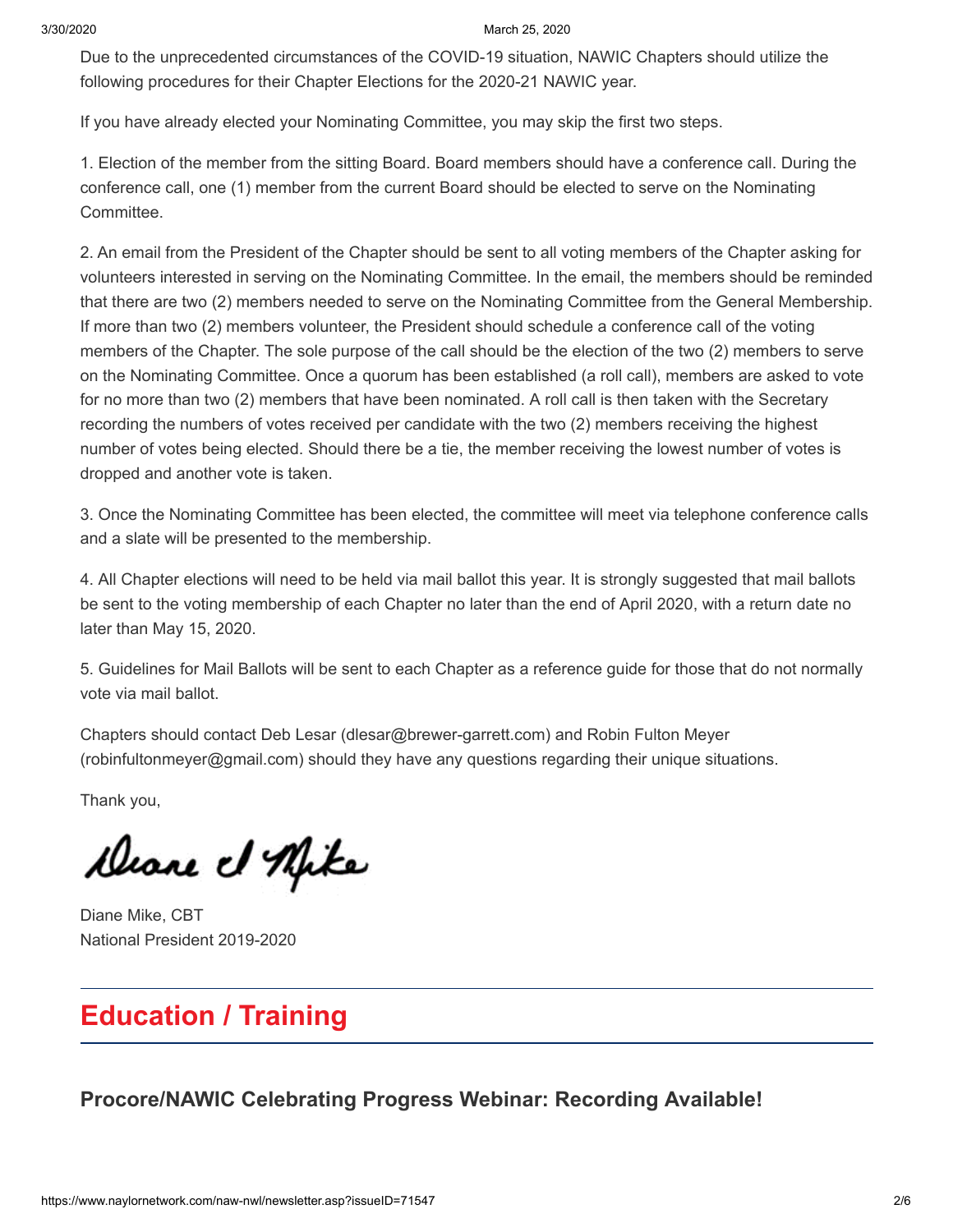Construction industry professionals gathered virtually last week to celebrate the progress of women in construction and highlight opportunities to build a better future for the industry as a whole. The discussion was moderated by Procore's Director of Industry of Advancement, Sasha Reed, and facilitated by the National Association of Women in Construction (NAWIC).

Advocacy, community engagement, and exposure to available resources were a few of the many topics that stood out as key components of career development and advancement for women in the industry. [Learn More...](https://blog.procore.com/celebrating-progress-and-building-a-better-future-for-women-in-construction/)

#### **[NCCER Virtual Training Statement](https://www.nccer.org/workforce-development-programs/virtual-training)**

[Learn More...](https://www.nccer.org/workforce-development-programs/virtual-training)

### **[NEF Education Course Discount](https://www.naylornetwork.com/naw-nwl/articles/index.asp?aid=608879&issueID=71547)**



Are you Social Distancing? Working from home? NEF has a deal for you!

When placing a new order for one of NEF's Construction Industry Education courses, you will receive a **10% discount!**

Click [HERE](https://nefedu.directfrompublisher.com/) to be directed to NEF's Digital Bookstore. The **WFH10** coupon will automatically be added to your purchase; you will see a discount amount reflected in your checkout.

Don't delay as this offer is only good **March 25 through April 24, 2020.** Fill your time with NEF's Construction Industry Education courses; purchase your books today.

\*Orders will be processed and completed based on the operating schedule of Sheridan Books.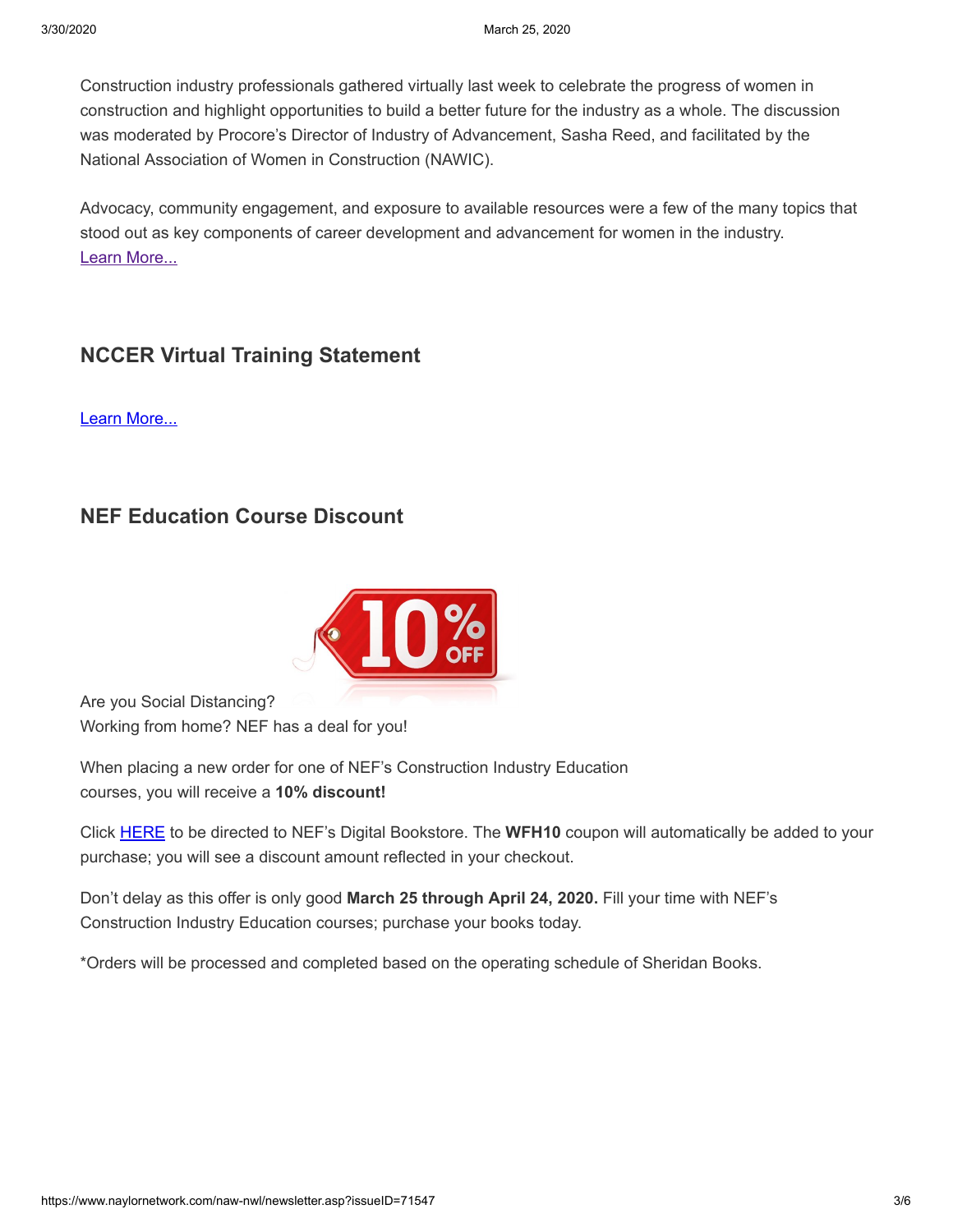3/30/2020 March 25, 2020



## **NAWIC Benefits Spotlight**

#### **[NAWIC Webinars Archive](https://www.nawic.org/nawic/Webinars.asp)**

As a reminder: you can find an archive of webinars and handouts from those webinars on the NAWIC website!

If you're finding yourself with a little extra time, drop by the site and brush up on webinars you may have missed.

[Learn More...](https://www.nawic.org/nawic/Webinars.asp)

## **Industry Update**

#### **[Women Construction Workers Seek to Build Momentum](https://www.bostonglobe.com/2020/03/04/business/women-construction-workers-seek-build-momentum/?fbclid=IwAR3VWDGGrco1omQ_5U34a1e8E0EVGoq_jCJo40N9OB0GQVbhoG__7sOWSqs)**

In high school, Deb Cronin was a cheerleader and a pageant queen.

Now she practices her pageant wave while hanging from the Tobin bridge — she's a carpenter working on the rehabilitation of the so-called Chelsea Curves.

The 52-year-old mother of two is the only female carpenter on the job, but she is one of a growing number of women on construction sites in and around Boston. They are welders, electricians, project managers — and everything in between.

In Massachusetts, there's a statewide effort to increase the number of women in construction ranks, led by the Northeast Center for Tradeswomen's Equity, a Massachusetts nonprofit that helps women find careers in construction.

[Learn More...](https://www.bostonglobe.com/2020/03/04/business/women-construction-workers-seek-build-momentum/?fbclid=IwAR3VWDGGrco1omQ_5U34a1e8E0EVGoq_jCJo40N9OB0GQVbhoG__7sOWSqs)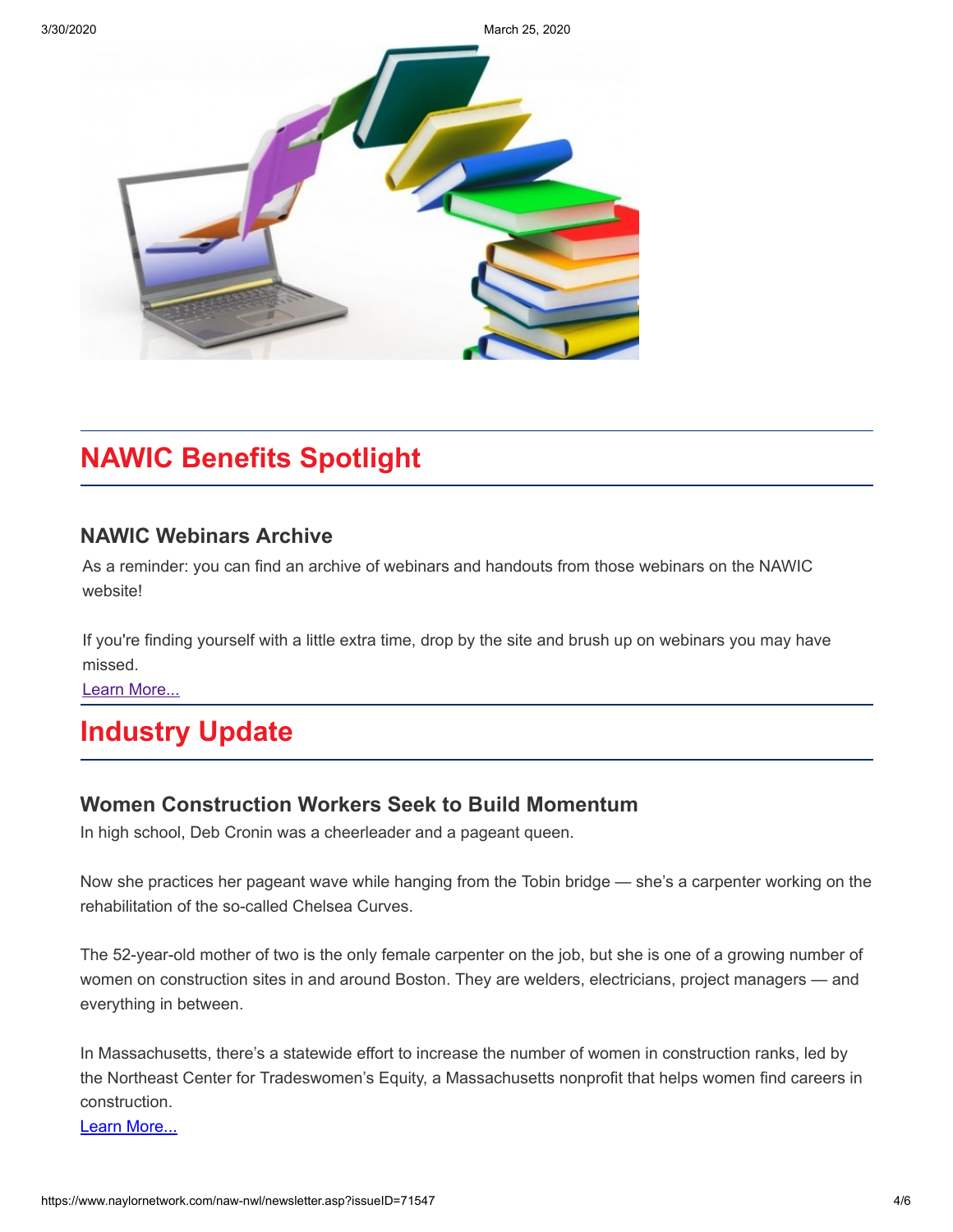#### **[COVID-19: Construction Dive's Daily News and Resource Tracker](https://www.constructiondive.com/news/covid-19-construction-dives-daily-news-and-resource-tracker/574130/)**

The coronavirus pandemic, affecting every facet of life in the U.S., is generating unprecedented levels of uncertainty for the construction industry. The news is changing every day, and to help readers make sense of how the outbreak will impact their businesses, Construction Dive is tracking the daily headlines from around the web that matter most to the nation's contractors.

[Read More...](https://www.constructiondive.com/news/covid-19-construction-dives-daily-news-and-resource-tracker/574130/)

## **[The Construction Industry Came Together In A Big Way At CONEXPO-](https://www.conexpoconagg.com/news/the-construction-industry-came-together-in-a-big-w/)CON/AGG & IFPE 2020**



Multiple construction and construction materials industry segments converged on the Las Vegas Convention Center and Festival Grounds as they came together for CONEXPO-CON/AGG & IFPE this week to unveil new technologies and products, share knowledge, network with industry peers and buy equipment.

Registrations for the show totaled over 130,000. At the conclusion of the show, cancellations from international attendees totaled less than 1 percent. [Learn More...](https://www.conexpoconagg.com/news/the-construction-industry-came-together-in-a-big-w/)

### **[Mapping the Coronavirus Impact on the US Construction Industry](https://www.constructiondive.com/news/mapping-high-impact-construction-across-the-us/551042/)**

As news of the coronavirus impact continues to unfold, this page will serve as a way to track projects or cities that have halted construction due to the pandemic.

[Learn More...](https://www.constructiondive.com/news/mapping-high-impact-construction-across-the-us/551042/)

## **Calendar**



## **[Region Director Onboarding Webinar: National Strategic](https://www.nawic.org/nawic/Webinars.asp) Plan**

6 p.m. CST [Learn More...](https://www.nawic.org/nawic/Webinars.asp)